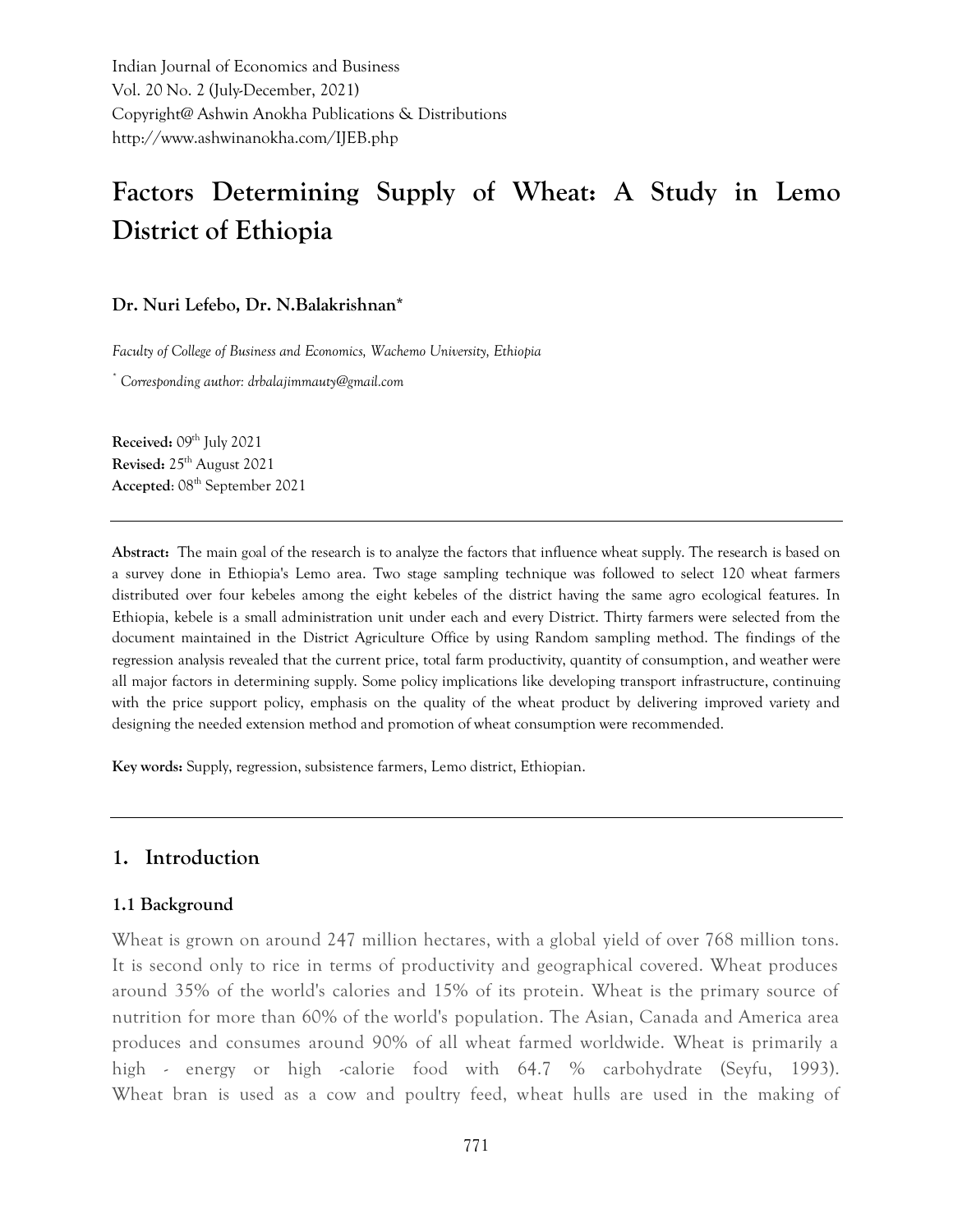insulating materials, cement, and card board, and are also used as litter in poultry keeping, and wheat straw is used as a cattle feed. Wheat is cultivated in a wide range of altitude and climatic conditions. It may grow up to 3000 meter above ocean water level and requires a hot, sticky atmosphere. It thrives in areas with high moisture, long hours of sun, and a steady force of water. The temperature needed for blooming is in the range of  $26.50 \text{ C}$  to  $29.50 \text{ C}$  and at the time of growing the temperature should be between 200C and 260C (BFED, 2012). The total area coverage of the Southern region is estimated about 17million ha. Out of this area, about 4.5million ha of land is suitable for wheat cultivation (BFED, 2012). This r ecords a tremendous increase in the response from the part of farmers to produce wheat in Ethiopia. These natural and government supports which leads lot of researches to find alternative or substitute grains in this district. Ethiopia is the second popula ted country in the African continent after Nigeria. Population is increased in the aggressive rate, but food production is not be fulfilled the demand for the total population. Particularly during pandemic period, people who are not able to produce more. There are lot of factors which are influencing the prices of grains in side of the nation, like inflation, lock down, less production capacity etc.

The food insecurity issues are forcing the government to find out substitute crops for the teff, maize and sorghum at various places in Ethiopia. Further research is needed to analyze the supply behavior of wheat farmers to continue with the policy of encouraging this crop as substitute for teff, maize and sorghum, which are the staple crops in Ethiopia.

Some conditions such as higher price of factors of production and lower future price of grains creating more risks to production of grains particularly wheat. And lengthy process and procedures and marketing costs also affecting take the production to the market in time. The entire market supply of food grains will be quite low, which will have an impact on wheat producers' profitability, wheat dealers' business, and consumers. Present study is an attempt towards analyzing the supply of wheat at farm level.

#### **1.2 Studies in Ethiopia**

Even though agriculture sector sharing considerable amount to the GDP, less number of researches are focused in the agriculture sector in the Ethiopia. Research on peasant responses to economic incentives, in particular, is very lacking The study by Mulat (1984) showed that the principal determinant of market supply of teff was the level of output. Its coefficient was positive and highly significant. An increase of teff output by 1 quintal (per adult unit) resulted in an increase of market supply by about 0.57 quintal. For horse bean and chickpea, Goaring (1974) found negative price elasticity of supply. In contrast, Bisrat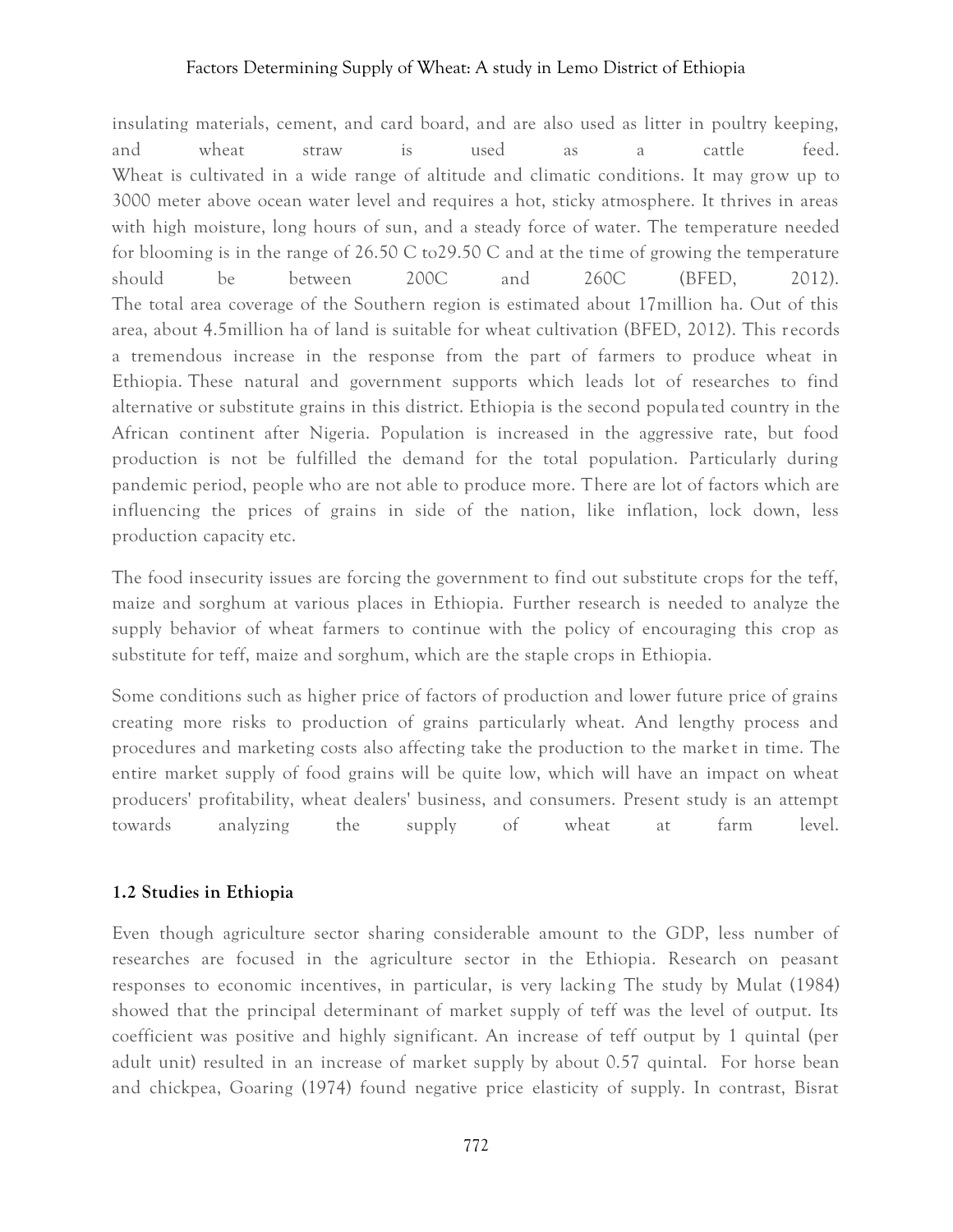(1976) showed that the subsistence sector responded positively to price incentives in terms of supply. He maintained that at higher price peasants increase their fertilizer consumption, provided that the risk factor and inaccessibility to extension agents were not limiting factors. In 1982, a mission of the Food and Agriculture Organization (FAO) and the World Bank concluded that one of the primary issues behind Ethiopian agriculture's slow performance was a lack of price incentives. The research was predicated on the notion that peasants had a positive reaction to price increases. For most markets, the effect of seasonality on grain price levels was regarded considerable. According to ménage- position data on planter grain selling habits, the large number of Ethiopian growers vended their grain to the request shortly after crop owing to painful deals when prices were low. "According to a preliminary assessment from the GMRP household survey, farmers sold approximately 85 percent of their grain between October and March. Because of their limited revenue to fulfill their financial responsibilities, which in most cases have to be settled quickly after harvest, and possibly because the returns to storage were not significant under current smallholder conditions, most farmers were unable to take advantage of seasonal price disparities" (Legesse and Asfaw, 1989). In utmost cases, the influence of seasonality on marketing perimeters between markets wasn't significant. Because the maturity of the factors that impact seasonal price rises are similar in magnitude across market. This suggest that individual dealers will demand a enough harmonious periphery throughout the marketing season.

This finding could indicate that private temporal arbitrage has a low incentive. In the year 1996, the study of 219 private grain dealers in Ethiopia plant that further than half of them kept grain for more than two months on average (Gebremeskel, 1997).

# **1.3 Aim of the study**

The research was designed to investigate the factors that influence wheat supply in the Lemo District of Ethiopia

# **2. Method**

# **Regression Analysis**

For agricultural commodity markets, relatively simple generalized 'theory' models have been found to have wide applicability. One typical example, applied to the markets for cocoa, coffee, tea, wool, cotton, sugar, and wheat, involves basic relationships to describe the determination of quantities supplied (Engle and Yoo, 1987, Branson and Norvell, 1983, and Hallam, 1990). Lal *et al* (1996) identified volume of production, wages paid in kind and total consumption as most important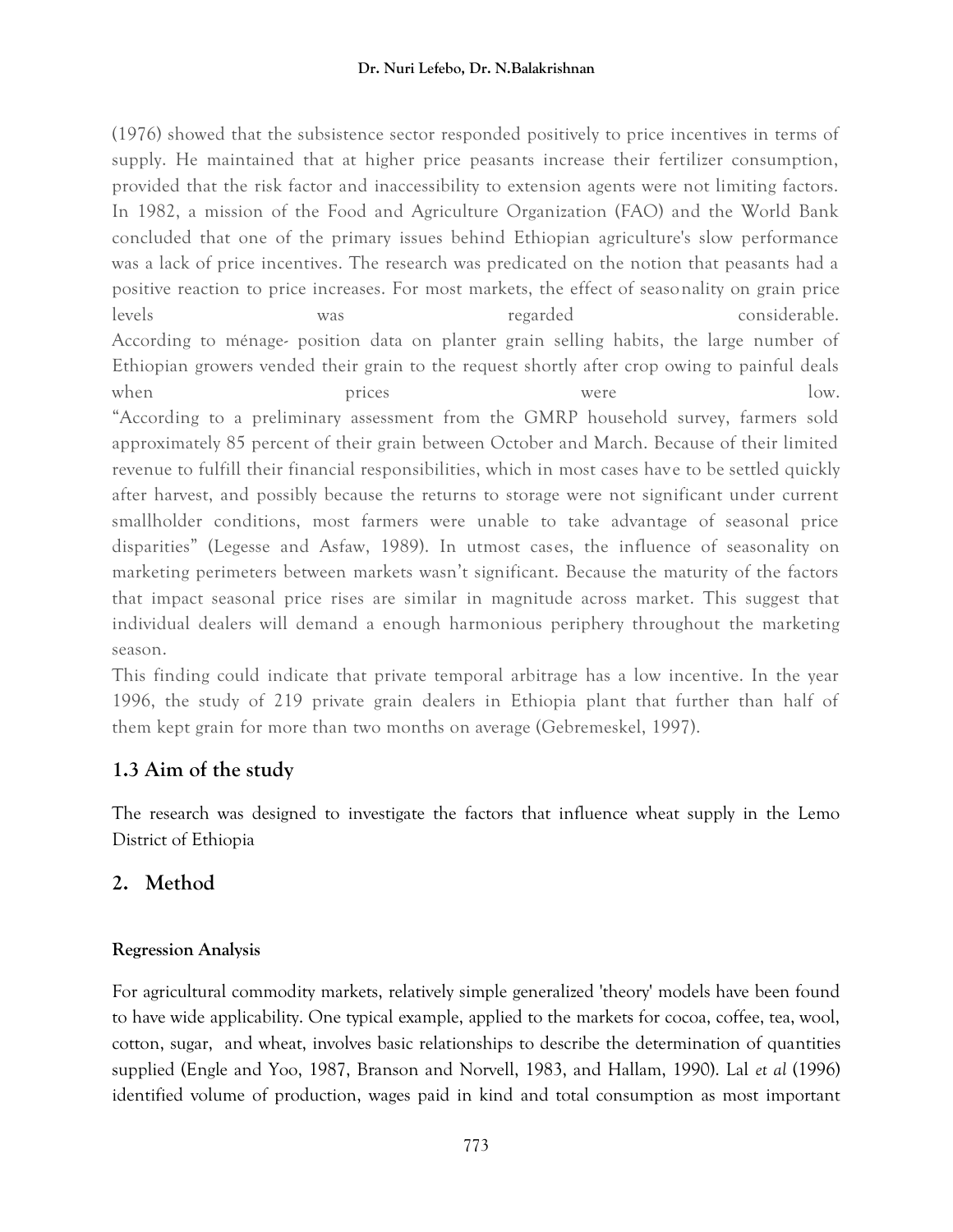factors affecting marketed surplus of paddy. Thakur *et al* (1997) concluded that volume of production, price received, volume of consumption, and wages in kind significantly influenced marketed surplus of paddy in India. Adapting from those, the following model was specified to analyze the factors determining the supply of wheat.

 $SUP = f(PRC, PRC<sub>t-1</sub>, PRCOTH, AREA, FACTP, PROD, CONS, DM, WEATH)$ 

Where;

SUP - Quantity of wheat marketed in qtl/HH

PRC - Price of wheat supplied in Birr/qtl

 $PRC_{t-1}$ - One year lagged price of wheat in Birr/qtl

PRCOTH – Price of other crops production in the farm in Birr/qtl

AREA – Total acreage of wheat cultivated in ha

FACEXP - Expenditure on factors of production in Birr

PROD - Total production of wheat in qtl/HH

CONS - Quantity of wheat consumption in the HH in qtl/year

DM - Distance from market in km

WEATH – Weather =1 for favorable, 0 for unfavorable

As to total production, it was decided to take the predicted value to avoid its endogeniety with volume of consumption. To predict total production, the appropriate function is Cobb Douglas function and then by transforming to log linear function the variable could be used in the supply model.

That is, Y =AL $\rm ^{b1}K^{\rm b2}C^{\rm b3}$ e, Where,

 Y=Total Production of wheat A=Constant L=Area under wheat cultivation in ha K=Labor used in wheat production in man days C= Variable expenses incurred in wheat production in Birr  $b_1, b_2, b_3$  =Coefficients to be estimated e=error term

The linear form of the above equation is: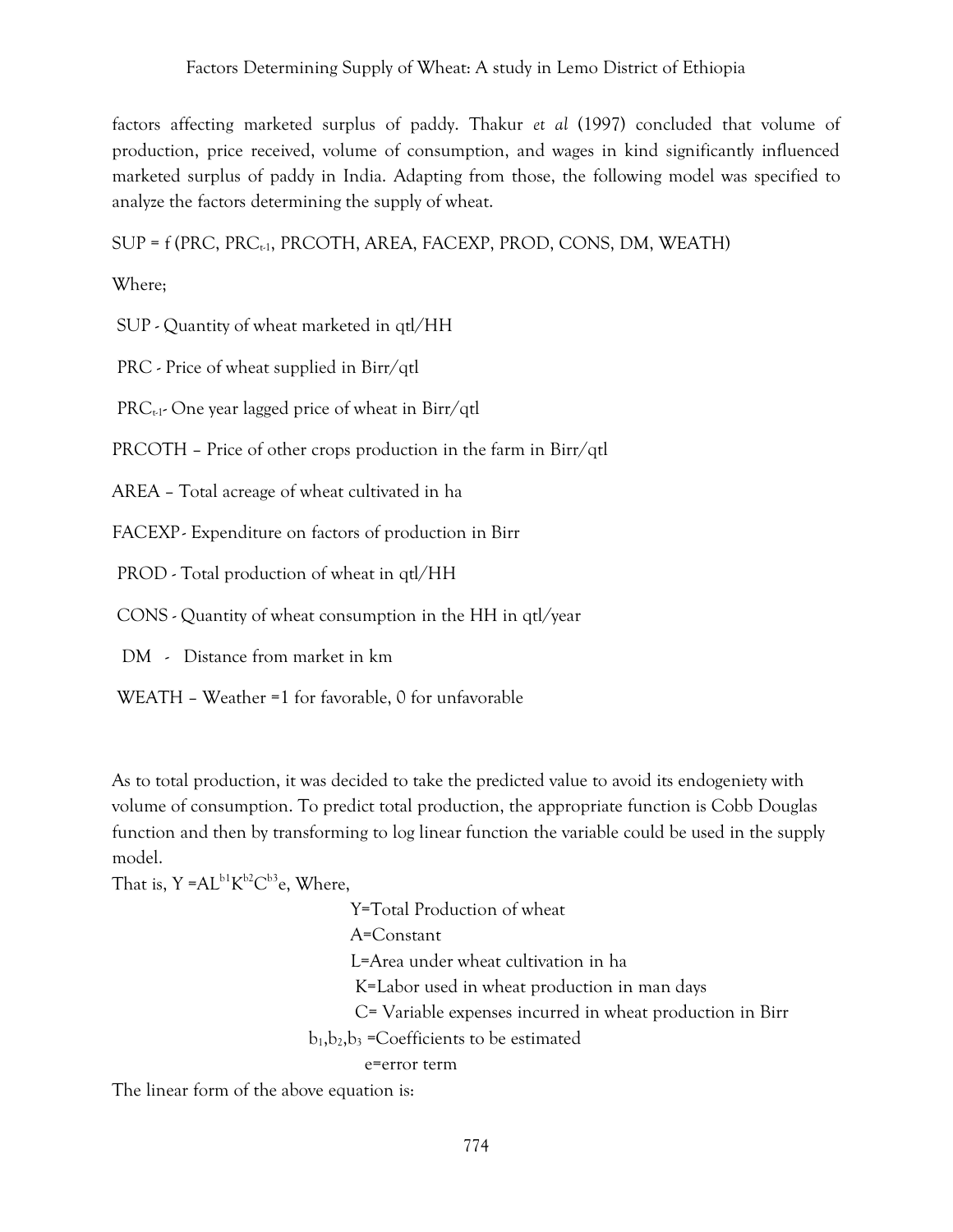# LnY=LnA+Ln  $b_1L$ +Ln  $b_2K$ +Ln  $b_3C$ +Lne

# **3. Findings and Discussions**

# **3.1 Descriptive Analysis of Wheat Production, Consumption and Marketing**

In the process of production two main things are to be recognized, as in the first case production is expected to make the growers self-sufficient in food grains. The surplus amount over consumption is marketed in the opposite situation concerning Table 1, Shurmo kebele was to dominate the other kebeles in terms of wheat cultivation area (44%). It is also possible to relate the cultivation area with that of total production of wheat for this kebele.

|              |      |      | Total |            |      |
|--------------|------|------|-------|------------|------|
| Kebele       | Min  | Max  | Area  | Percentage | Mean |
| Shurmo       | 0.5  | 2.25 | 36.75 | 44         | 1.23 |
| Shurmo Dacho | 0.06 | 1.25 | 16.06 | 19.2       | 0.54 |
| Ambicho      | 0.13 | 1    | 15.58 | 18.6       | 0.52 |
| Kidigissa    | 0.25 | 0.75 | 15.25 | 18.2       | 0.51 |
| All kebeles  |      |      | 83.64 | 100        | 0.69 |

**Table 1: Cultivation area of wheat in sample households by kebele (in ha)**

## **3.2 Wheat Production Patterns**

The same is true for Shurmo kebele to dominate in terms of total production (42%) over other kebeles as described in Table 2. Average production of wheat is almost the same in other three kebeles at 15 qtls.

| Kebele | Min | Max | <b>Total Production</b> | Percentage | Mean |
|--------|-----|-----|-------------------------|------------|------|
|        |     |     |                         |            |      |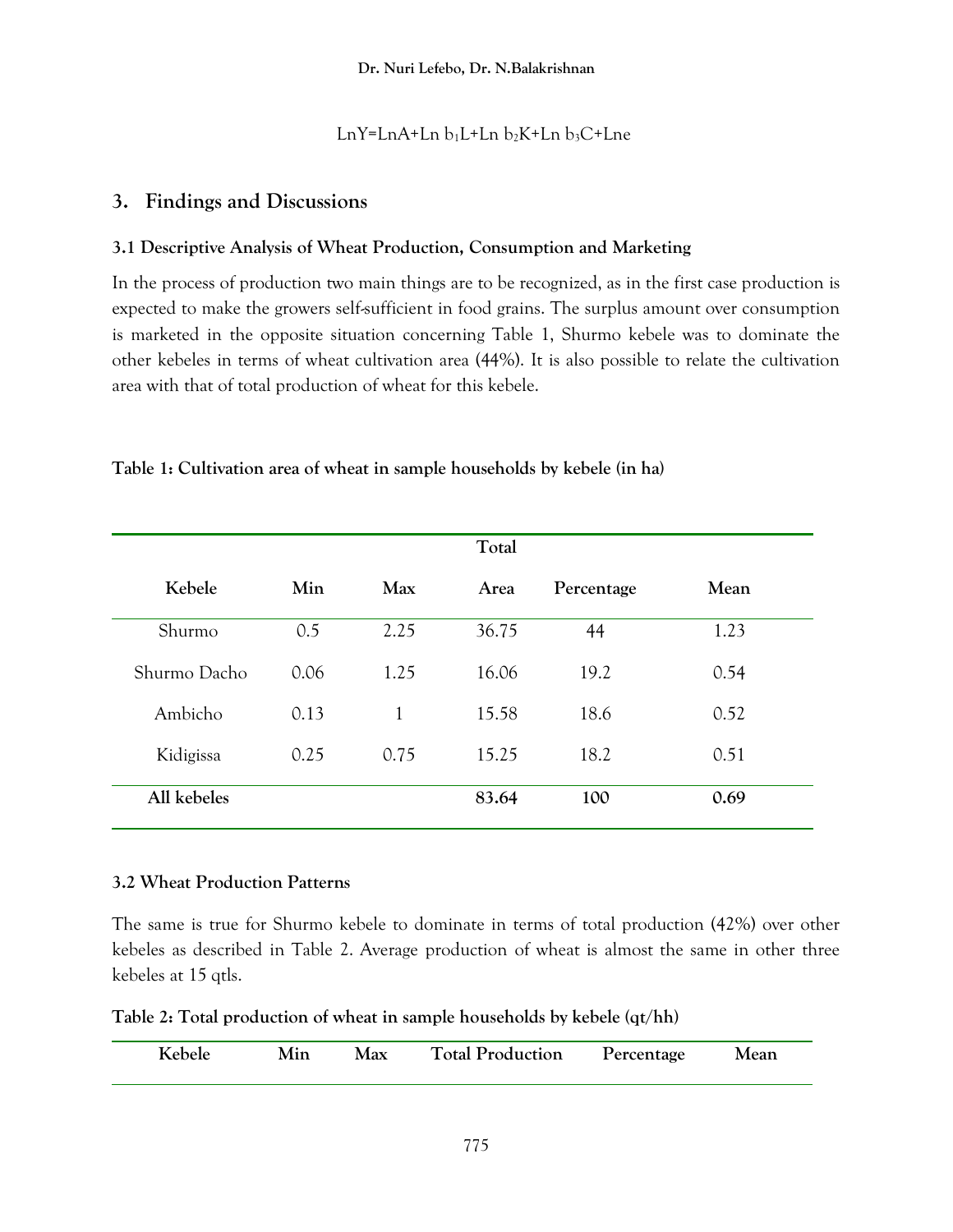| Factors Determining Supply of Wheat: A study in Lemo District of Ethiopia |  |  |
|---------------------------------------------------------------------------|--|--|
|---------------------------------------------------------------------------|--|--|

| Shurmo       | 15 | 49 | 989    | 42   | 32.97 |
|--------------|----|----|--------|------|-------|
| Shurmo Dacho | 8  | 29 | 471    | 20   | 15.1  |
| Ambicho      | 6  | 29 | 470.5  | 19.9 | 15.68 |
| Kidigissa    | 8  | 25 | 426    | 18.1 | 14.2  |
| All kebeles  |    |    | 2356.5 | 100  | 19.64 |

#### **3.3 Wheat Consumption Patterns**

It was stated before that utilization of wheat, was in the form of bread by majority of producers (96%) while the second forms of consumption were injera (60%) and local alcohol (60%). As indicated in Table 3, the highest consumption per household (37.5%) was in Shurmo kebele and the least consumption (16.6%) in Shurmo Dacho kebele.

#### **Table 3: Consumption of wheat in sample households by kebele (in qtls/hh)**

| Kebele       | Min            | Max | Consumption | Percentage | Mean |
|--------------|----------------|-----|-------------|------------|------|
| Shurmo       | 3              | 18  | 396         | 37.5       | 13.2 |
| Ambicho      | 2              | 15  | 251.5       | 23.8       | 8.38 |
| Kidigissa    | $\overline{4}$ | 15  | 233         | 22.1       | 7.77 |
| Shurmo Dacho | 0.5            | 12  | 175         | 16.6       | 5.83 |
| All kebeles  |                |     | 1055.5      | 100        | 8.79 |

#### **3.4 Wheat Marketing**

Quantity of wheat marketed by sample households, as presented in Table 4 was the highest (49.5%) in Shurmo kebele. On the other hand, Kidigissa kebele supplied the least amount on average (13.9%).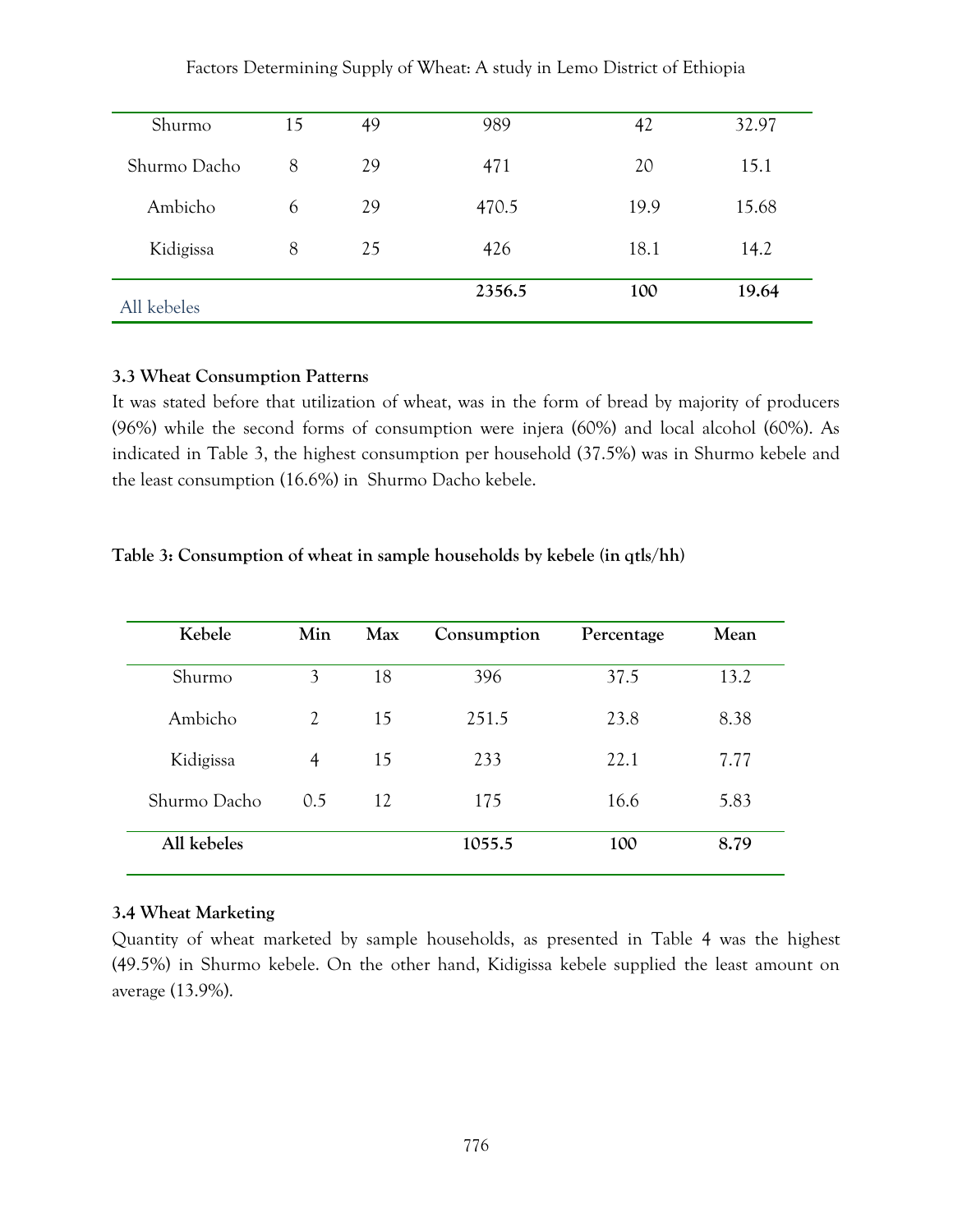|                 |              |     | Total    |            |      |
|-----------------|--------------|-----|----------|------------|------|
| Kebele          | Min          | Max | Quantity | Percentage | Mean |
| Shurmo          | 5            | 22  | 387      | 49.5       | 12.9 |
| Shurmo<br>Dacho | 1            | 15  | 173      | 22.1       | 5.77 |
| Ambicho         | 1            | 8   | 113.5    | 14.5       | 3.78 |
| Kidigissa       | $\mathbf{1}$ | 15  | 109      | 13.9       | 3.63 |
| All kebeles     |              |     | 782.5    | 100        | 6.52 |

**Table 4: Supply of wheat by sample households by kebele (in qtls/hh)** 

In order to estimate the marketed surplus of wheat, summary of area, production, consumption and quantity marketed are presented in Table 5.

It is indicated in the table that Shurmo kebele dominated in terms of wheat area, production, consumption, and supply. Out of total average production, 33.2% is supplied to market while 44.76% is consumed and the rest is used for other purpose in the household/farm. Marketed surplus of wheat was the highest in Shurmo Dacho and Shurmo kebeles (38.21 percent and 39.13 percent respectively). In Kidigissa (25.56 percent) and Ambicho kebele, it was the lowest (24.11 percent).

| Table 5: Summary of wheat area, production, consumption, and supply averages per hh. |  |  |  |  |  |  |  |  |
|--------------------------------------------------------------------------------------|--|--|--|--|--|--|--|--|
|--------------------------------------------------------------------------------------|--|--|--|--|--|--|--|--|

|        | Average wheat | Average production | Average            | Average       |
|--------|---------------|--------------------|--------------------|---------------|
| Kebele | area (ha)     | (qt)               | consumption $(qt)$ | supply $(qt)$ |
| Shurmo | 1.23          | 32.97(100)         | 13.2(40.04)        | 12.90(39.13)  |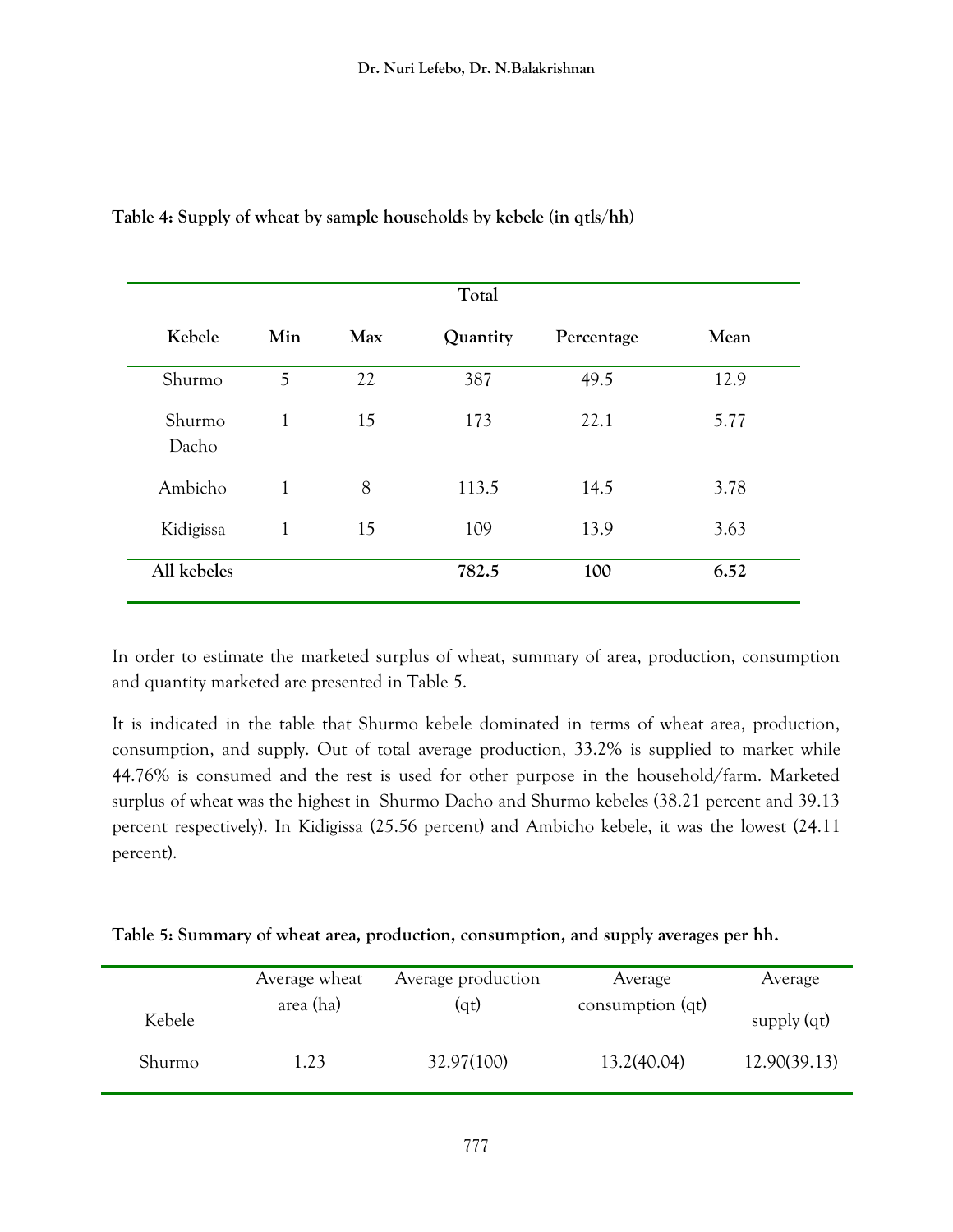| Shurmo Dacho | 0.54 | 15.10(100) | 5.83(38.6)  | 5.77(38.21) |
|--------------|------|------------|-------------|-------------|
| Ambicho      | 0.52 | 15.68(100) | 7.77(49.55) | 3.78(24.11) |
| Kidigissa    | 0.51 | 14.20(100) | 8.38(59.01) | 3.63(25.56) |
| All kebeles  | 0.69 | 19.64(100) | 8.79(44.76) | 6.52(33.20) |

Factors Determining Supply of Wheat: A study in Lemo District of Ethiopia

Figures in parentheses are percentages of average consumption, and average supply out of total production with respect to sample kebeles.

Price received by the sample farmers for the wheat supplied during the year 2003/04 are tabulated in Table 6. For the entire sample, the average price obtained was Birr 193.42/qtl. Farmers in Shurmo kebele obtained the highest price of Birr 215/qtl, followed by Ambicho (Birr 204.93/qtl), Shurmo Dacho (Birr 184.30/qtl), and Kidigissa (Birr 169.43/qtl).

**Table 6: Current p**rice **of wheat by kebele during the year (2003/2004) (in Birr/qtl)**

| Kebele       | Min | Max | Mean   |
|--------------|-----|-----|--------|
| Shurmo       | 190 | 240 | 215    |
| Ambicho      | 190 | 228 | 204.93 |
| Shurmo Dacho | 165 | 215 | 184.30 |
| Kidigissa    | 140 | 200 | 169.43 |
| Total        |     |     | 193.42 |

#### **3.5 Factors influencing Wheat Supply**

There are two factors which have more impact on supply of wheat in Ethiopia namely production and consumption. Because of both are contributing to supply of wheat by producers and by the markets. Everything produced is either to be consumed or supplied to the market or to be stored for unborn time.

Hence, a regression model was designed to study the relationships between the determining factor of supply and the marketed surplus of wheat. The following factors were studied to influence wheat supply: the current price, one year lagged price, actual consumption in the household, total production of wheat in the farm, distance to the market, and weather. Table 7 shows the regression analysis results, and the conclusions taken from them are described below.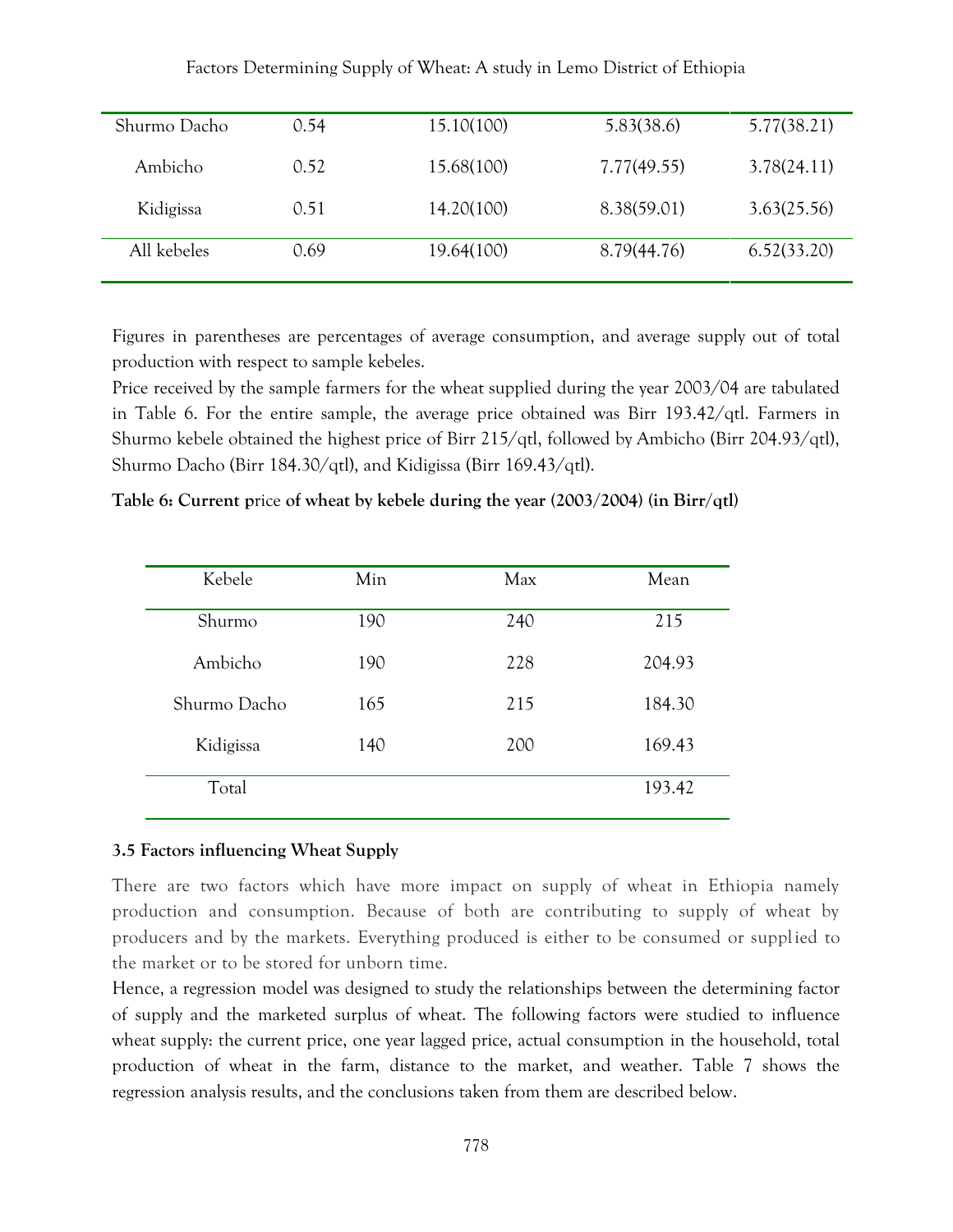## **Second order test for the regression estimates**

The collinearity data in the coefficient table in the appendices show that there is no multicollinearity concern among the independent variables addressed elsewhere. This may be checked by looking at the Tolerance and VIF (Variance Inflation Factor) columns. Tolerance for all variables is less than one while VIF for each variable is not more than 10 as a threshold value for multicollinearity. A variable, Total Acreage for Wheat Production, is checked for the presence of multicollinearity with total production using correlation diagnosis and by considering Tolerance and VIF.

Since the cross section data were used to estimate the model, problem of autocorrelation was not expected to affect the statistical properties of the coefficients. This Was Further Proven from the DW statistics (1.279).

| Variables                   | Coefficients | Elasticities |
|-----------------------------|--------------|--------------|
| Current Price (PRC)         | $0.04982**$  | 1.477        |
|                             | (2.711)      |              |
| Lagged Price $(PRC_{t-1})$  | $0.05200**$  | 1.549        |
|                             | (2.417)      |              |
| Predicted Production (PROD) | $0.359***$   | 1.054        |
|                             | (5.703)      |              |
| Consumption (CONS)          | $-0.401***$  | $-0.53$      |
|                             | (.3.758)     |              |
| Distance from Market (DM)   | 0.111        |              |
|                             | (0.867)      |              |
| Weather (WEATH)             | 1.824*       |              |

## **Table 7: Regression results of wheat supply model**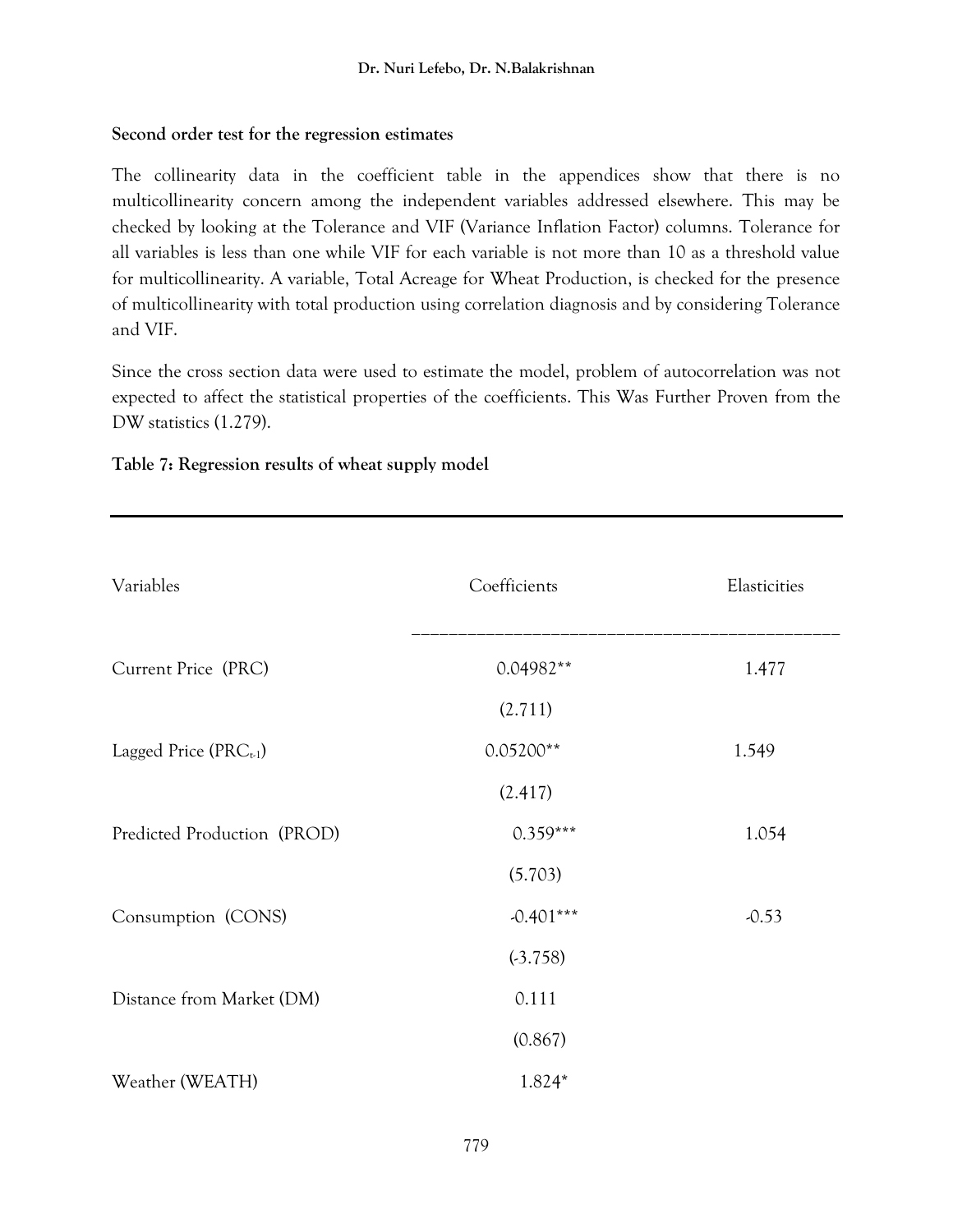|             | (2.893)   |
|-------------|-----------|
| Constant    | $-19.926$ |
|             | (.5.564)  |
| $R^2$       | 0.608     |
| Sample size | 121       |

\_\_\_\_\_\_\_\_\_\_\_\_\_\_\_\_\_\_\_\_\_\_\_\_\_\_\_\_\_\_\_\_\_\_\_\_\_\_\_\_\_\_\_\_\_\_\_\_\_\_\_\_\_\_\_\_\_\_\_\_\_\_\_\_

Note: Dependent Variable – Marketed surplus of wheat in quintals.

- : Figures in parentheses are t-values
- \* Significant at 10% level of significance
- \*\* Significant at 5% level of significance
- \*\*\* Significant at 1% level of significance

#### **Inferences from the model estimation**

According to the summary of the regression analysis results, model was having goodness of fit greater than 60%, which was sufficient to explain the interaction of the factors on the dependent variable,

#### **Current and Lagged Price**

In this study, the coefficient of current price of wheat, which is 0.04983, shows a positive relation to wheat sold or supplied to market. Here, producers checked the price of wheat for their best benefit and this led the determinant to be significant at 5% level. As shown in the table, the same is true for lagged pricing.

Wheat supply is elastic at 1.478 in relation to present price. This means that, ceteris paribus, a 1% change in the price of wheat product results in a 1% change in the quantity of wheat product supplied by producers from their respective mean levels.

In other words, the supply is influenced by the price that purchasers are willing to pay.

In a study by Ramos and Lopez (1997), the short term price elasticity of wheat was found to be 0.222 in several nations, however in a study by Ashaba ( 2009) in Uganda the elasticity estimate with respect to guaranteed price was almost unitary (0.99).

The formula used to get the above result is: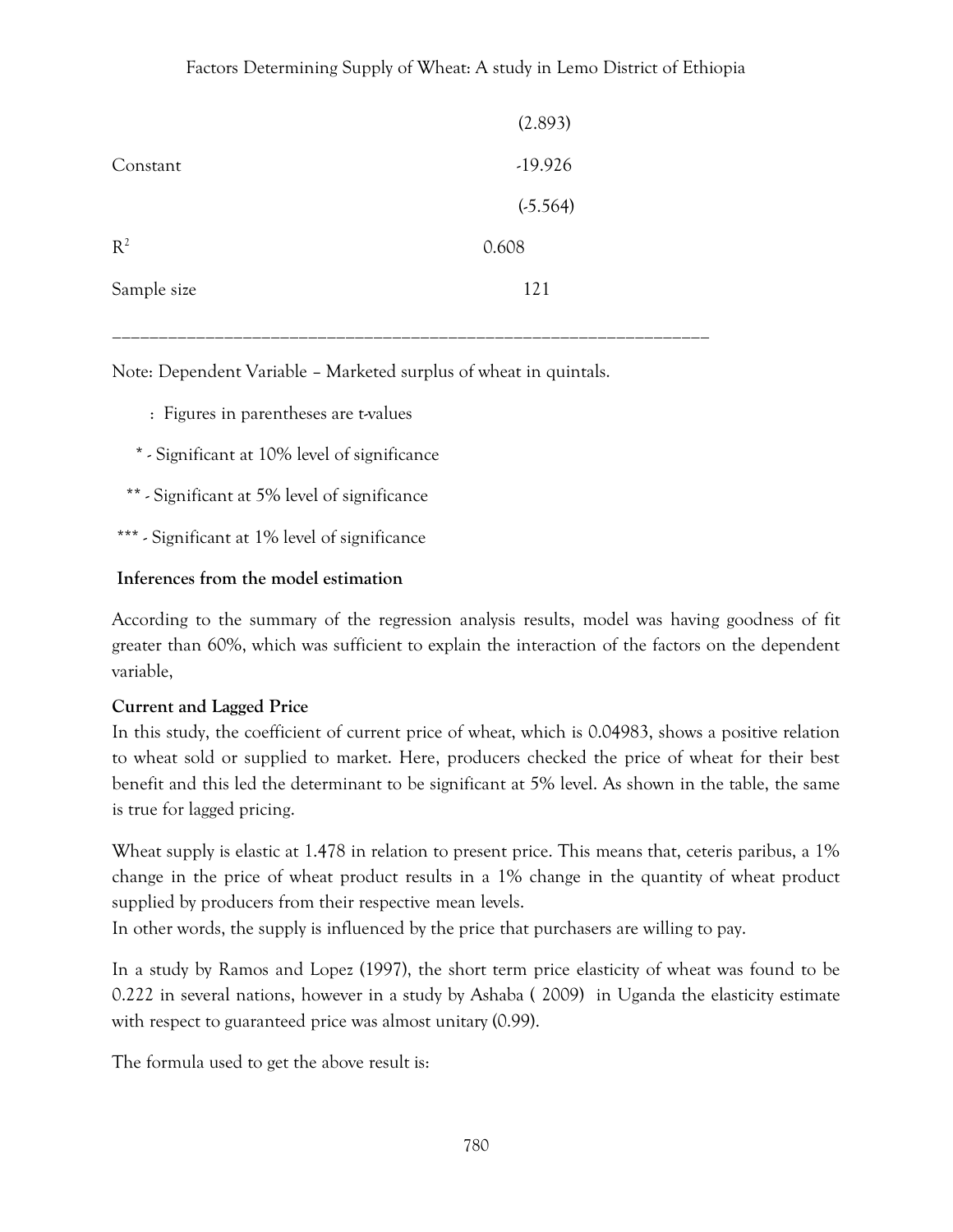$$
E = \frac{\Delta Q / Q}{\Delta P / P} = \frac{\Delta Q}{\Delta P} \cdot \frac{P}{Q}
$$
, Where P and Q are average price and marked surplus of

wheat respectively

## **Production**

Total output, as projected, had a substantial impact on wheat availability to market. Its determination power was explained by a coefficient 0.359. It was also highly significant at 1% level with a 't' statistics of 5.703. Hence, the elasticity of quantity supplied to production was 1.054 showing that with every percentage change of additional production, the farmers sold 1.054 percentage. This finding backs up Ashaba ( 2009) analysis, which found that elasticity estimations revealed that farmers' paddy supply to the government was more than unitary in relation to paddy output (1.16)

# **Consumption**

Consumption was negatively correlated with wheat supply explaining when consumption has increased the wheat quantity sold decreased. This is obvious to conclude that consuming more of what is produced resulted in less quantity supplied.

From the result of Analysis the researcher came to know that the coefficient of consumption is - 0.401, its significance being 0.000 and with 't' statistics of  $-3.753$ . This shows consumption is significant to explain the quantity supplied of wheat. Wheat supply elasticity in relation to consumption is -0.54, which is inelastic.

## **Weather**

The study found that weather has a major impact on wheat supply to the market. Its coefficient was 1.824 and with significance of 0.005 and 't' statistics of 2.893. This demonstrated that weather had a significant impact on wheat supplies. From the value of coefficient it could be realized that good weather could increase the wheat supply by 1.824 qtls

|     |                                                                                         | Number of   | Percentage |
|-----|-----------------------------------------------------------------------------------------|-------------|------------|
| S.N | Description                                                                             | Respondents | (%)        |
|     | Supply of almost all wheat product to the market with                                   | 113         | 93.3       |
|     | the existing price just after the harvesting time to cover<br>other costs for that time |             |            |

## **Table 8: Percentage analysis of marketing problems of wheat producers**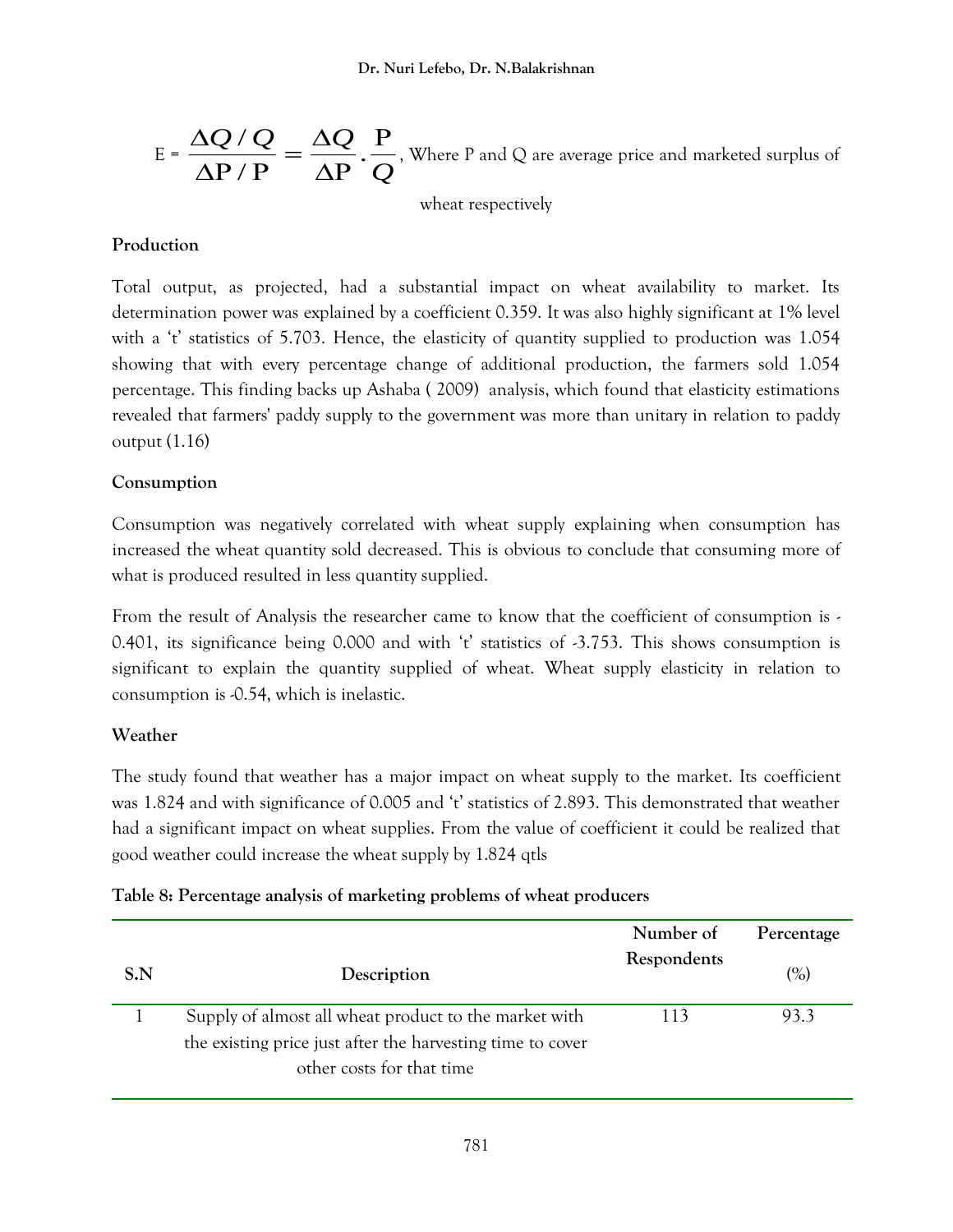| $\overline{2}$ | Shortage or absence of processing machine                                            | 116 | 88.3 |
|----------------|--------------------------------------------------------------------------------------|-----|------|
| 3              | Unavailability of transport means together with low<br>infrastructure                | 87  | 73   |
| 4              | Low quality of wheat product to get higher price                                     | 64  | 54.2 |
| 5              | Shortage of family workers to cultivate wheat and other<br>crops                     | 55  | 45   |
| 6              | Shortage of rain water in terms of duration especially in<br>time of maturity        | 32  | 26.7 |
| 7              | Flooding of the production area more than required<br>important for wheat production | 26  | 21.7 |
| 8              | No more wheat to supply to the market over<br>consumption                            | 19  | 16   |

From the above data, the critical problems are those stated by No.1, No.2, No.3, and No.4 with their decreasing order of importance. The other problems are also experienced in order of their importance as indicated in the table.

From side of processors/traders, the major problems according to their decreasing order of importance are listed below and the type of traders are both whole sellers and retailers.

The product is not properly dried by the producers because of lack of know-how (100% of the interviewees)

- 1. Early harvesting of wheat (75% of the interviewees)
- 2. Quality problem of wheat, presence of materials like dust particles, sand and other seeds (50% of the interviewees)
- 3. Fluctuation of price even during harvesting time (50% of the interviewees)

Slow uptake by the consumers (25% of the interviewees) during harvesting

#### **Source:** Author's findings

#### **4. Conclusion**

Supply of agrarian goods is characterized by numerous factors, which are linked to both natural and manmade events. This draws a distinction between agricultural and nonagricultural commodities when it comes to entertaining natural and artificial circumstances. The consequence of the relation of the below occurrences determines supply of the commodity to the demand of the market by producers. In analyzing supply of wheat to the market it is necessary to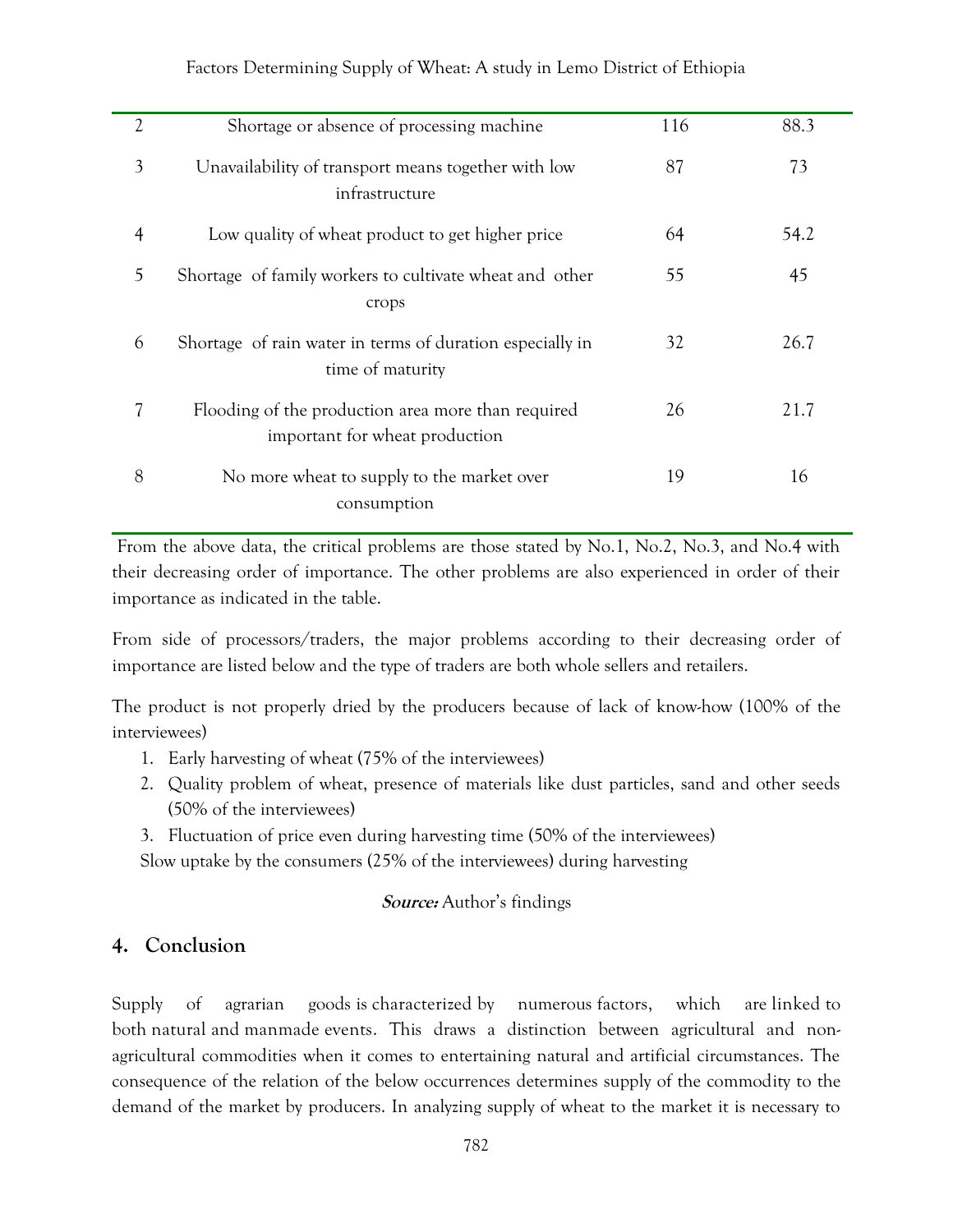consider the different factors and elements in the point of view of production up to arrival to the market. All steps involving in the process between productions and marketing are resisting with its own determinant factors. This leads to arising of the main determining factors of supply of the agrarian goods to the market.

In this research, grounded on the results attained through analysis and observed features, it's possible to conclude that the supply of wheat was utmost of the time linked to the current price, lagged price, total production and consumption. And weather also influencing the supply of wheat besides the above determinant factors. People who are cultivating wheat they have to be aware of all environmental conditions and factors before commencement of production process as well as supply of wheat.

With expectation of improve the efficiency of marketing and minimizing the issues on marketing of products, producers must minimize all costs involving in the marketing and try to maximize the value of goods.

Producers have to justified that how to produce the agriculture products and keep ready particularly food grain based on the results obtained from the analysis of information obtained from the respondents. To retain the status of success in the process of production and marketing for long time, there should be few necessary measures that have to be taken either by the producers themselves or the responsible body (from side of the government) to make production and marketing smoothly.

This research was carried out on the nature of the sector, the situational condition of the producers, and challenges faced in the process of production and marketing of wheat. From the findings of the study, the following significant measures are provided to concerned stake holders particularly policy makers.

- 1. Wheat production had a considerable impact on wheat supply, according to the regression analysis results. Hence, efforts must be taken to increase the production level by delivering improved variety of wheat to producers.
- 2. The study also provided that current price as well as lagged price had impact on the quantity of wheat supplied. Therefore, there is a need of the price support policy programs to increase the amount of units of wheat marketed by the wheat producers. Developing a market information system in grain markets in general and about wheat market in particular would help the wheat producers in making marketing decisions.
- 3. Significant influence of consumption on the marketed surplus is an indication for the caution needed in policy decision regarding intervention in wheat marketing. Thus, results reveal the substance nature of wheat farming in the Lema District of Ethiopia for extra consumption not to hinder to improve the market supply of wheat.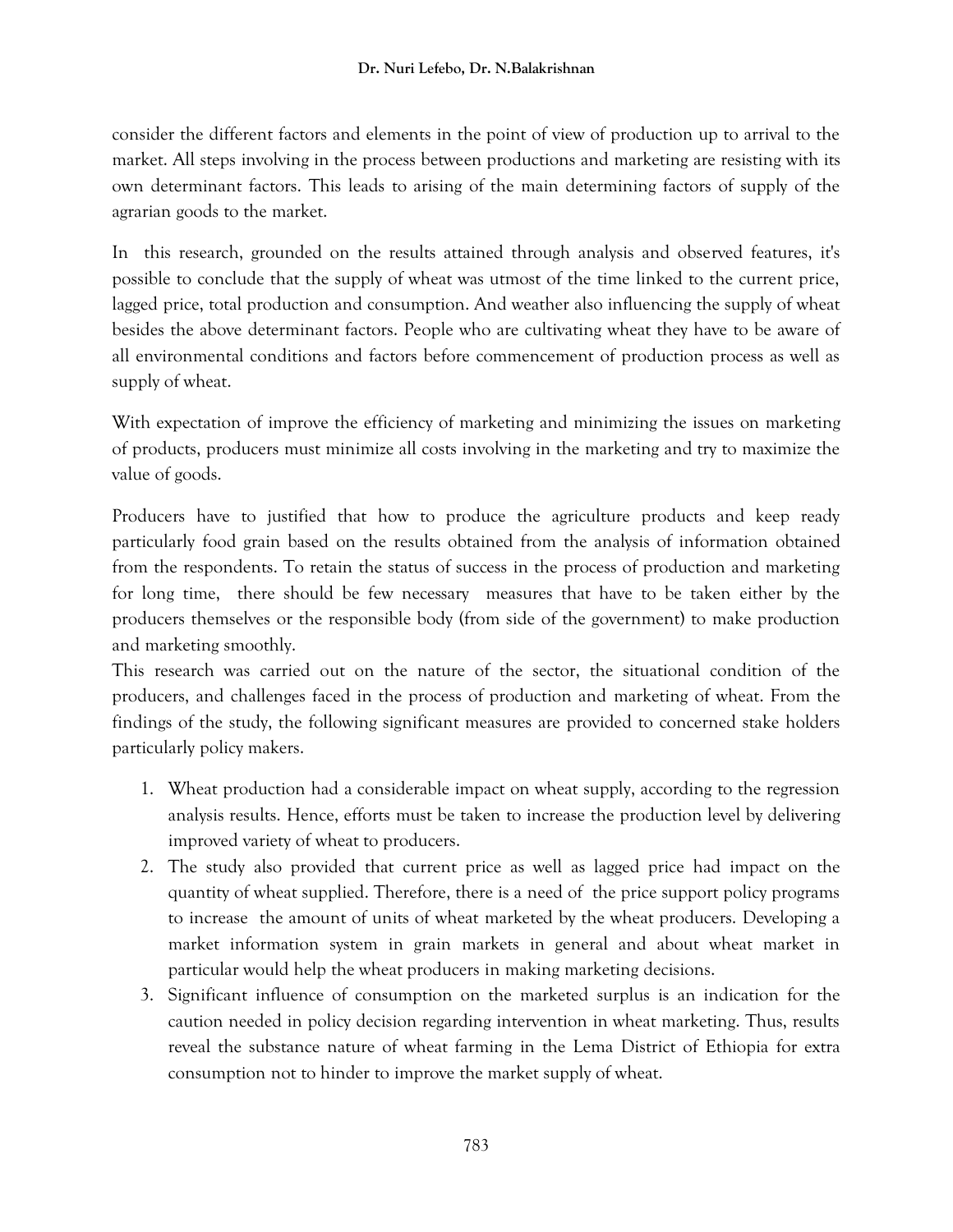- 4. Another factor that determines the marketable surplus of wheat is the weather. Hence necessary steps must be taken to educate wheat farmers on timely cultivation of wheat by predicting possible weather parameters.
- 5. Majority of sample farmers reported that absence of adequate processing facility and distress sale of wheat immediately after harvest were major problems. The policy makers should find the feasibility of constructing storage facilities in the rural areas with necessary processing facilities for keep wheat to balance the demand and supply.
- 6. Transportation is another burning issue for the wheat farmers to move wheat from production place to markets. So, to protect general interest of the people, transport infrastructure in the research area has to be modernized. This one would help the farmers to get the right price in right time.
- 7. Wheat traders have stated that there is a quality issue. Hence, training the wheat farmers in enhancing and maintaining the quality of wheat would serve as double purposes of raising the income and increasing the nutritional quality of the food consumed by the people. By providing training farmers to gaining the knowledge of production and supply of grain, their standard of living will be improved.

#### **REFERENCES**

Ashaba, (2009). Price and non prices factors affecting wheat supply in Uganda. *An Master's* 

 *Thesis*. Makerere University, Kenya.

BFED, (2012). *Annual Statistical Bulletin,* SNN Regional State, Hawasa.

Branson, R. E and Douglas G. Norvell, (1983). Introduction to Agricultural Marketing,

Wiley, New York.

Gebremeskel Dessalegn, (1997). Structure Conduct and Performance of Ethiopia's Grain

Marketing System, Grain Market Research Project, *Ministry of Economic Development and Cooperation,* Addis Ababa.

Goaring, (1974). The response of Ethiopian Farmers to changes in product price, in *G.Gill Readings on Ethiopian Economy*, Addis Ababa University.

Hallam, D. (1990). *Econometric modelling of agricultural commodity markets*. Routledge.

Harklow, H.G, (1984). "Agricultural Policy Analysis'', *Urbana-Champaign*, University of Illions, pp 163-166.

Herman Clemens and Maria Lutz, (1994). "The Functioning of the Maize Market in Benin, Spatial and Temporal Arbitrage on the Market of a Staple Food Crop", Department of Regional Economics (Section AGRO), University of Amsterdam.